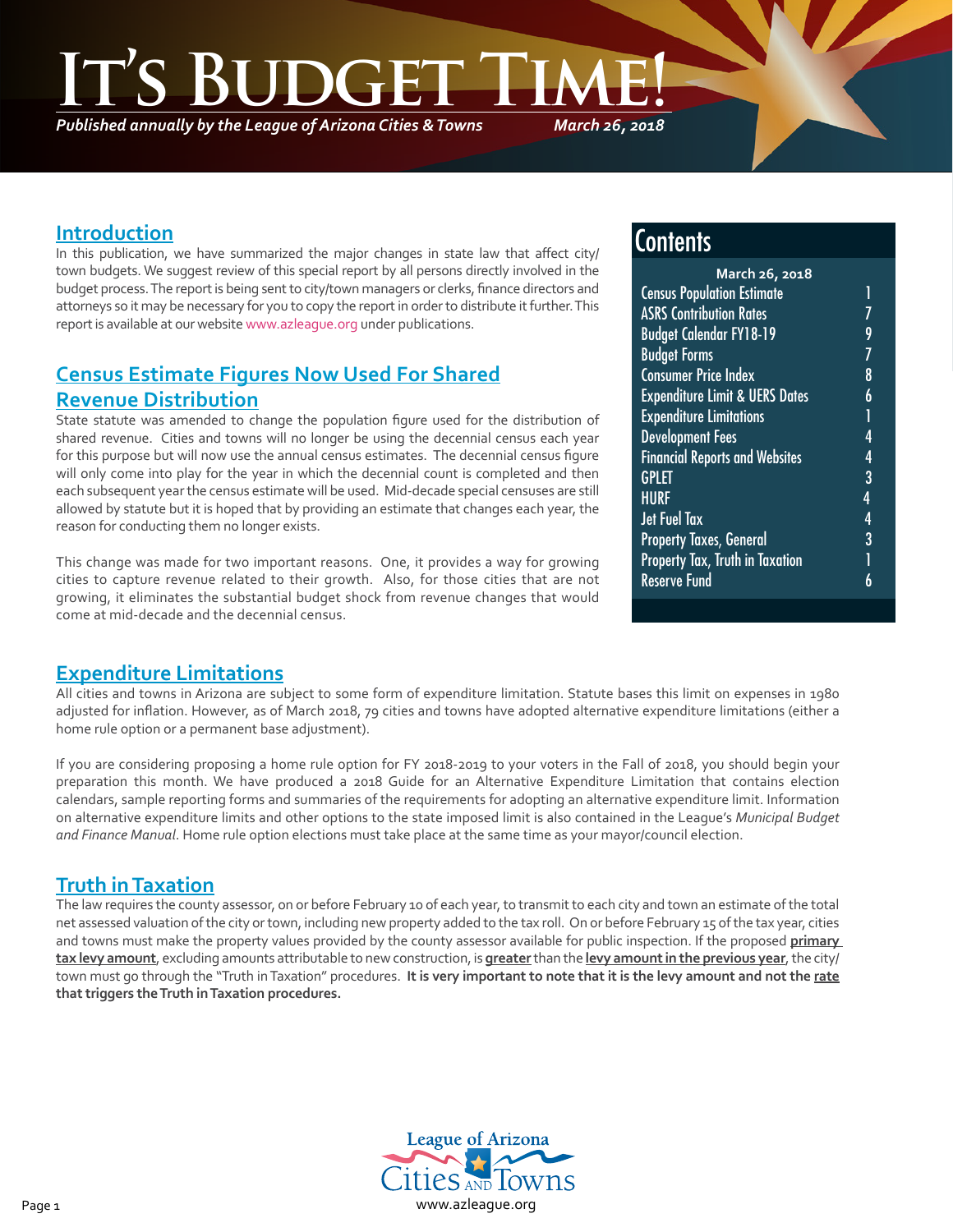*Published annually by the League of Arizona Cities & Towns*

*March 26, 2018*

If the proposed levy requires "Truth in Taxation," the city or town must publish a notice and press release concerning the increase and hold a public hearing. The following apply to these requirements:

- 1. The notice has to be published twice in a newspaper of general circulation in the city or town. The first publication shall be at least fourteen but not more than twenty days before the date of the hearing for the proposed levy. The second publication must be at least seven but not more than ten days before the hearing. The hearing must be held at least fourteen days before the adoption of the levy. The hearings for Truth in Taxation, the adoption of the levy and the adoption of the budget may be combined into one hearing. The Truth in Taxation hearing must be held before the adoption of the final proposed budget.
- 2. The notice has to be published in a location other than the classified or legal advertising section of the newspaper.
- 3. The notice must be at least one-fourth page in size and shall be surrounded by a solid black border at least one-eighth inch in width.
- 4. The headline of the notice must read "Truth in Taxation Hearing Notification of Tax Increase" in at least eighteen point type and the text must be in substantially the same form as the statute. (A sample notice can be found in **Exhibit H** of the Municipal Budget and Finance Manual.)
- 5. The city or town is also required to issue a press release with the same information that is included in the required notice.

#### **Important Budget Note: If your city or town is subject to Truth in Taxation this year, you must adopt your tentative budget before the statutory deadline of July 15 in order to meet deadline requirements for the publication of Truth in Taxation notices (see budget calendar at the end of this report).**

The law also provides that in lieu of publishing the notice, it may be mailed to all registered voters in the city or town at least ten but not more than twenty days before the hearing on the proposed levy. When the Tentative Budget is published in a newspaper of local circulation for two consecutive weeks, besides the revenue and expenditure summaries outlined in the Budget and Finance Manual, it must also include Truth in Taxation calculations and primary and secondary property tax levies. Along with publication of the tentative budget summary as outlined, notices of the final budget adoption meeting and the public hearing to hear taxpayers on any proposed expenditure or tax levy should also be published.

It also requires that a **roll call vote** be taken on the matter of adoption of the primary property tax levy if an increase is proposed. If the proposed levy, exclusive of increased property taxes received from new construction, constitutes an increase over the preceding tax year's levy by fifteen percent or more, the motion to levy the increased property taxes must be approved by a unanimous roll call vote of the Council. Following the public hearing, **the city or town must, within three days of the hearing, mail a copy of the Truth in Taxation notice, a statement of its publication or mailing and the result of the council's vote to the property tax oversight commission**

Property Tax Oversight Commission Arizona Department of Revenue Attn: Office of Economic Research and Analysis 1600 West Monroe Phoenix, Arizona 85007

Both the hearing and the notice can be combined with the regular budget notices. **To reiterate, even if a city/town primary property tax rate remains the same but your levy increases by more than what is attributable to new construction, perhaps because of an increase in assessed valuation, that city or town must follow "Truth in Taxation" notification procedures.**

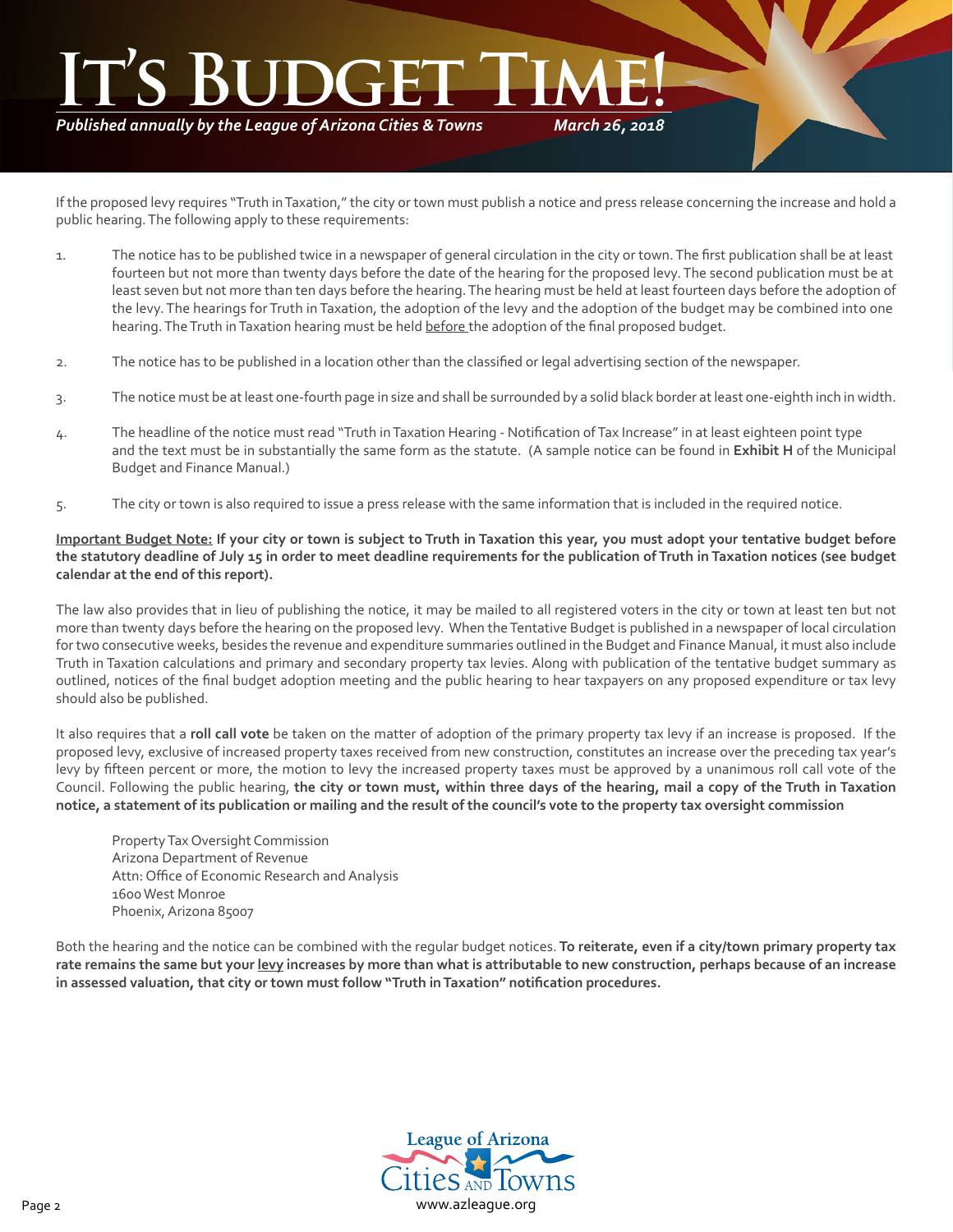*Published annually by the League of Arizona Cities & Towns*

*March 26, 2018*

### **Property Taxes FY 2018-2019**

٦

You should have received a final levy limit worksheet on or before February 10, showing the city or town levy limit from the county assessor. A copy of the worksheet is sent to each city and town levying a tax as well as the Commission. **The city or town must then have notified the Commission, in writing, within ten days as to whether they agree or disagree with the levy limit listed on the worksheet. If you failed to notify the Commission, they will presume that you have agreed with the limit.**

In addition to this requirement, in early July, the PTOC will request the amount of total actual property tax collections from the prior year and collections from property which was added to the rolls as escaped property in the prior year. This information is necessary for the PTOC to properly review the levy limit calculations.

If you find that your collections exceed your allowable levy for last year, there is an Attorney General's opinion (86-031), which has been interpreted to mean that a city or town can offset the amount of involuntary tort judgments which they have paid during a tax year against any excess property tax collections. In other words, such judgments can reduce the amount you may have to subtract from your allowable levy due to excess tax collections. To take advantage of this option, you must submit to the PTOC by the first Monday in July a copy of the court order or settlement agreement of the involuntary tort judgment and the minutes of the council meeting at which payment was approved.

The Property Tax Oversight Commission (PTOC) will again be reviewing the primary property tax levy of each city and town. Notice of any violation of the levy limit will be sent by September 15. You will then have until October 1 to request a hearing before the PTOC. Disputes may be appealed to the superior court.

**Prohibited Fee** – A recent change to state statute prohibits municipalities from providing for any public service by levying or assessing a municipality-wide tax or fee against property owners based on the size or value of the real property or improvements unless it was adopted in compliance with the statutes governing property taxes. (Municipalities that adopted an ordinance before December 31, 2013 requiring property owners to obtain fire prevention and control services are grandfathered.)

**Secondary Property Tax Levy** – State law allows the annual levy for a secondary property tax to include projected payments of principal and interest on new debt planned for the ensuing year as well as principal and interest for current obligations, a reasonable delinquency factor and an amount necessary to correct prior year errors or shortages in the levy. **New legislation passed in 2017 requires the secondary property tax levy of a city or town to be net of all cash remaining from the prior year, except for 10% of the annual payments of principal and interest in the current fiscal year. The bill does allow a governing body that has cash reserves in excess of 10% in FY 2018 to reduce the excess reserves in equal amounts in FY 2018 and FY 2019**.

## **Government Property Lease Excise Tax**

The Government Property Lease Excise Tax (GPLET) applies to buildings which are owned by a city, town or county, but leased by a private party and occupied and used for commercial or industrial purposes. This tax is the successor to the tax on possessory interests which was repealed in 1995. Counties must administer and collect the excise tax, and distribute the revenues to the county, city, school district(s) and community college district, according to a percentage distribution formula.

Any current GPLET leases, or leases entered into within 10 years pursuant to a development agreement, ordinance or resolution approved by the governing body prior to June 1, 2010, are grandfathered in and will not be affected by the changes. For all other leases, changes include: government lessors ability to abate the GPLET tax for up to 8 years for properties located in a central business district; modifications to the definition of a central business district; new transparency requirements for government lessors in conjunction with the Department of Revenue (DOR); There is an in-depth explanation of the GPLET tax in the Municipal Budget and Finance Manual.

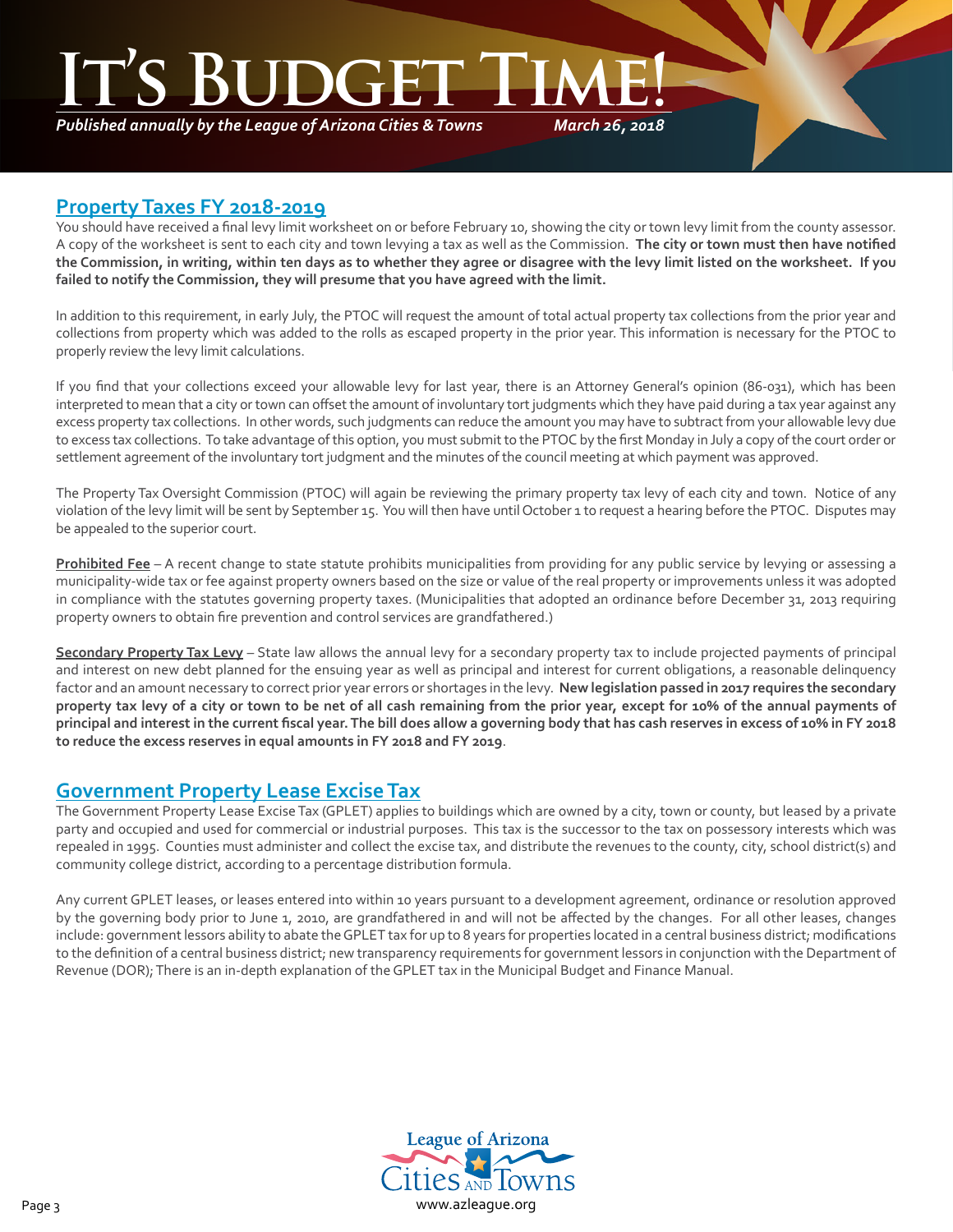# **S BUDGE**

*Published annually by the League of Arizona Cities & Towns*

*March 26, 2018*

### **Development Impact Fees**

A.R.S. §9-463.05 governs municipal development fees, including requirements for infrastructure improvement plans and fee studies. The statute prescribes that a municipality may assess development fees to offset costs associated with providing certain necessary public services to new development. These development fees must be: proportionate to the burden imposed on the municipality; based on items contained in a community's Infrastructure Improvements Plan (IIP); and calculated using a fee study conducted by a qualified professional.

The law places limits on the items defined as "necessary public services" for which impact fees can be assessed. Certain categories of impact fees were prohibited as of January 1, 2012. The law requires municipalities to have new IIPs and new fee studies adopted in order to impose impact fees. The League model ordinance can be used as a guideline for compliance with the provisions of this law. To view the model ordinance, please [click here](http://az-lact.civicplus.com/DocumentCenter/View/1708).

For cities and towns that adopted development impact fees in 2014 or after, if an advisory committee was not appointed then a biennial audit is required. The biennial audit of the municipality's land use assumptions, infrastructure improvements plan and development fees shall be conducted by one or more qualified professionals who are not employees or officials of the municipality and who did not prepare the infrastructure improvements plan. The audit shall review the progress of the infrastructure improvements plan, including the collection and expenditures of development fees for each project in the plan, and evaluate any inequities in implementing the plan or imposing the development fee. The municipality shall post the findings of the audit on the municipality's website or the website of an association of cities and towns if the municipality does not have a website and shall conduct a public hearing on the audit within sixty days of the release of the audit to the public

## **HURF**

٦

**As a reminder, according to A.R.S. §9-481, an audit report must include "determination" that HURF and any other dedicated state transportation revenues are being used solely for their authorized transportation purposes. We recommend that it be a written affirmation provided in your audit.**

Remember that state law specifically prohibits the use of HURF monies on law enforcement or the administration of traffic safety programs. It also gives the Auditor General authority upon request of the joint legislative audit committee to conduct performance audits on cities and towns receiving HURF monies and it establishes penalties for those jurisdictions that violate the HURF requirements. If you have any questions about your particular city or town HURF distribution, you may contact Brad Steen with the Fiscal Planning Division of the Arizona Department of Transportation at (602) 712-4637.

## **Jet Fuel Tax**

Effective December 1, 2017, all revenues generated by a jet fuel excise tax must be segregated into a separate account for the exclusive expenditure for capital or operating costs at the airport, the airport system, or other local airport facilities owned or operated by the municipality.

## **Financial Reports and Website Requirements**

#### **City, Town Website**

As of January 1, 2013, cities and towns with a population over 2,500 are required to establish and maintain an official Internet website that is accessible to the public at no cost. Each local government website must have available comprehensive reports detailing all revenues and expenditures over \$5,000. Previously, only reports on expenditures were required. The League continues to work with the Department of Administration on compliance with this requirement, through their website, [openbooks.az.gov](http://openbooks.az.gov).

State law allows municipalities to satisfy this requirement by posting a Comprehensive Annual Financial Report (CAFR) that has received a certificate of achievement for excellence in financial reporting by the Governmental Finance Officers Association to their website. The CAFR must be produced by a certified public accountant or a licensed public accountant who is not an employee of the local government. The report must be in accordance with generally accepted auditing standards and contain financial statements that are in conformity with generally accepted accounting principles. Therefore, municipalities must determine whether to pursue GFOA certification for their CAFR to comply with the statute or post the CAFR and provide the required expenditure and revenue information.

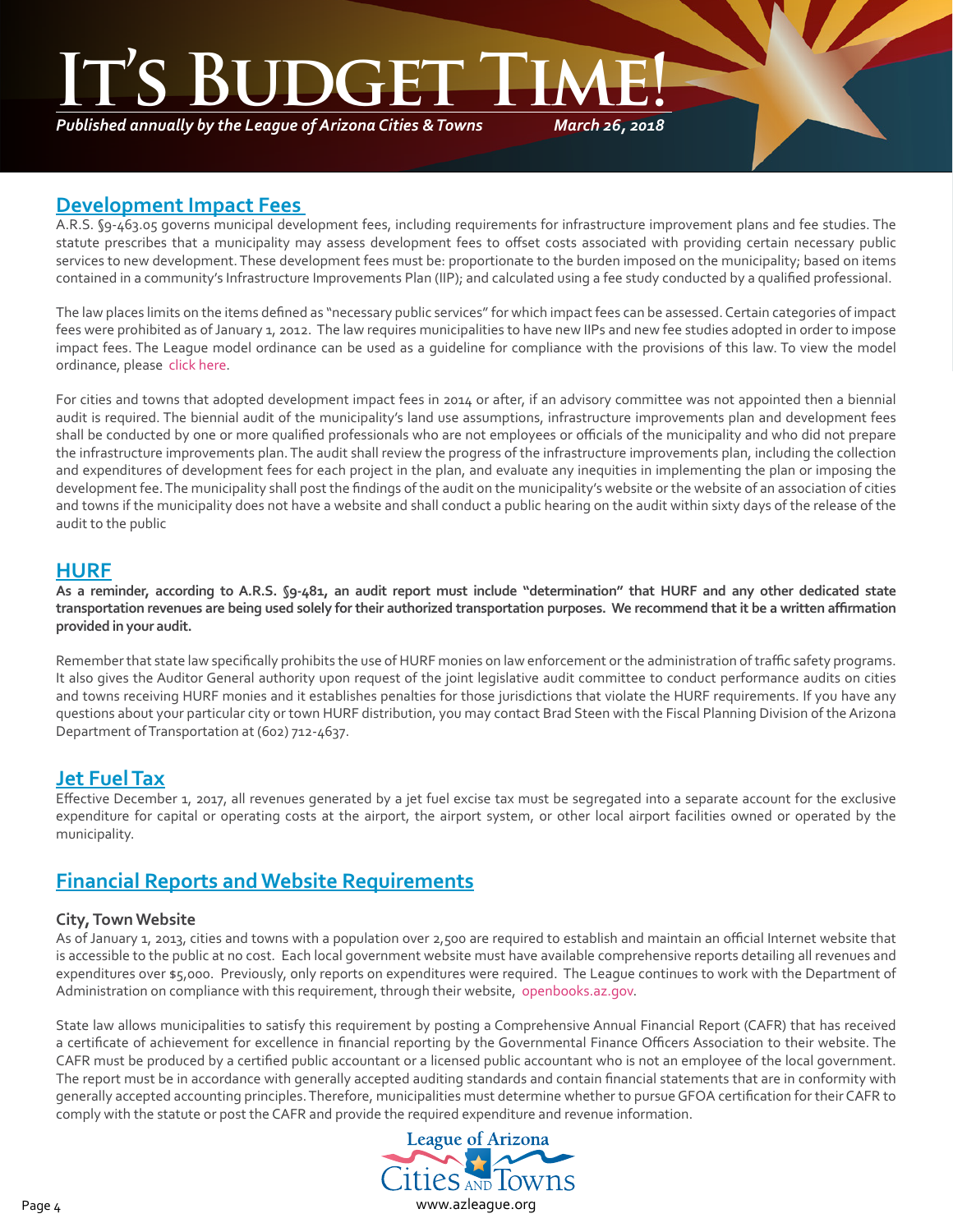# **SIBGE**

*Published annually by the League of Arizona Cities & Towns*

*March 26, 2018*

#### **Publication of Local Budgets/Audited Financial Statements**

Additionally, municipalities must prominently post on their websites both the adopted tentative budgets and the adopted final budgets for the last five years. These documents must be posted within seven business days of their final adoption. State law requires that audited financial statements must be posted no later than seven business days after the date of filing the financial statements with the Auditor General and must also remain on the website for at least five years. The League also recommends posting the AELR report. If the financial statements are not filed on time, the city shall post a form prescribed by the Auditor General stating the financial statements are pending, the reasons for the delay, and estimated date of completion; this form must also be filed with the Auditor General, Speaker of the House, and President of the Senate. If the financial statements for a city or town are not completed and filed on or before the adoption of the city or town budget in the subsequent fiscal year, the governing body shall include a form, as prescribed by the Auditor General, in the published budget in the subsequent fiscal year stating that the financial statements required to be filed with the Auditor General pursuant to section 41-1279.07 are pending, the reasons for the delay and the estimated date of completion.

#### **Bonded Indebtedness Report – The bonded indebtedness report needs to now be filed with the Arizona Department of Administration instead of the State Treasurer's Office. The reporting requirements are unchanged.**

#### **New Tax or Fee Reporting Requirement**

A new law passed in 2016 requires a municipality to prepare a schedule and written report if proposing to levy or assess any new or increased tax or fee, with specific exceptions for development impact fees, water and wastewater rates, registration based classes and programs, court fees established per law, fees for public housing, and other fees set by State or Federal law. It further requires the municipality to post the report on its website and utilize social media to advertise proposed changes. For more information on the preparation of this report, see Appendix J in the League's Budget and Finance Manual.

A municipality that chooses to levy or assess any new or increased taxes or fees must provide written notice of the change at least 60 days before the date the proposed tax or fee is approved or disapproved on the municipality's homepage of its website. This requirement does not apply to development impact fees, water and wastewater rates or components as well as some other specific exclusions listed in A.R.S. §9-499.15 (F).

#### **Property Tax Levy Report**

Cities and towns preparing to have a public hearing on a property tax levy must publish a report that includes estimates of both expenditures and revenues related to the levy. This report must be published in a newspaper, on the city or town's website, and made available at libraries and administrative offices. The newspaper publication must also include a physical address for the library and the city or town website address. If a municipality's **rate** is set to increase, the city or town must provide 60-days' notice on its website.

#### **Residential Rental Tax**

Municipalities are prohibited from imposing or increasing transaction privilege taxes on the rental of residential property unless the increase is approved by the voters at a regular municipal election.

#### **Communication Relating to Elected Officials**

All expenditures for communications that promote an individual elected public official that include the official's name or physical likeness must now be reported to the Arizona Department of Administration (ADOA). Communications required by statute, ordinance or rule, and activities conducted in the normal course of the local government's operations are exempt from this reporting requirement.

#### **Changes to Process for Adopting New Water Rates**

A new law passed in 2016 prohibits a municipality from assessing or collecting fees on new water or wastewater service for the purpose of recovering the cost of acquiring a public or private water or wastewater utility. Current law requires a written report when increasing water or wastewater fees. The new law requires the report to include cash flow projections showing anticipated revenues from residential and nonresidential customers and the overall expenses for providing the services. This report and the cash flow projections must be posted on the municipality's website. The public hearing on the proposed rate increase must occur at least 60 days after the notice of intent is adopted, rather than the current 30 days.

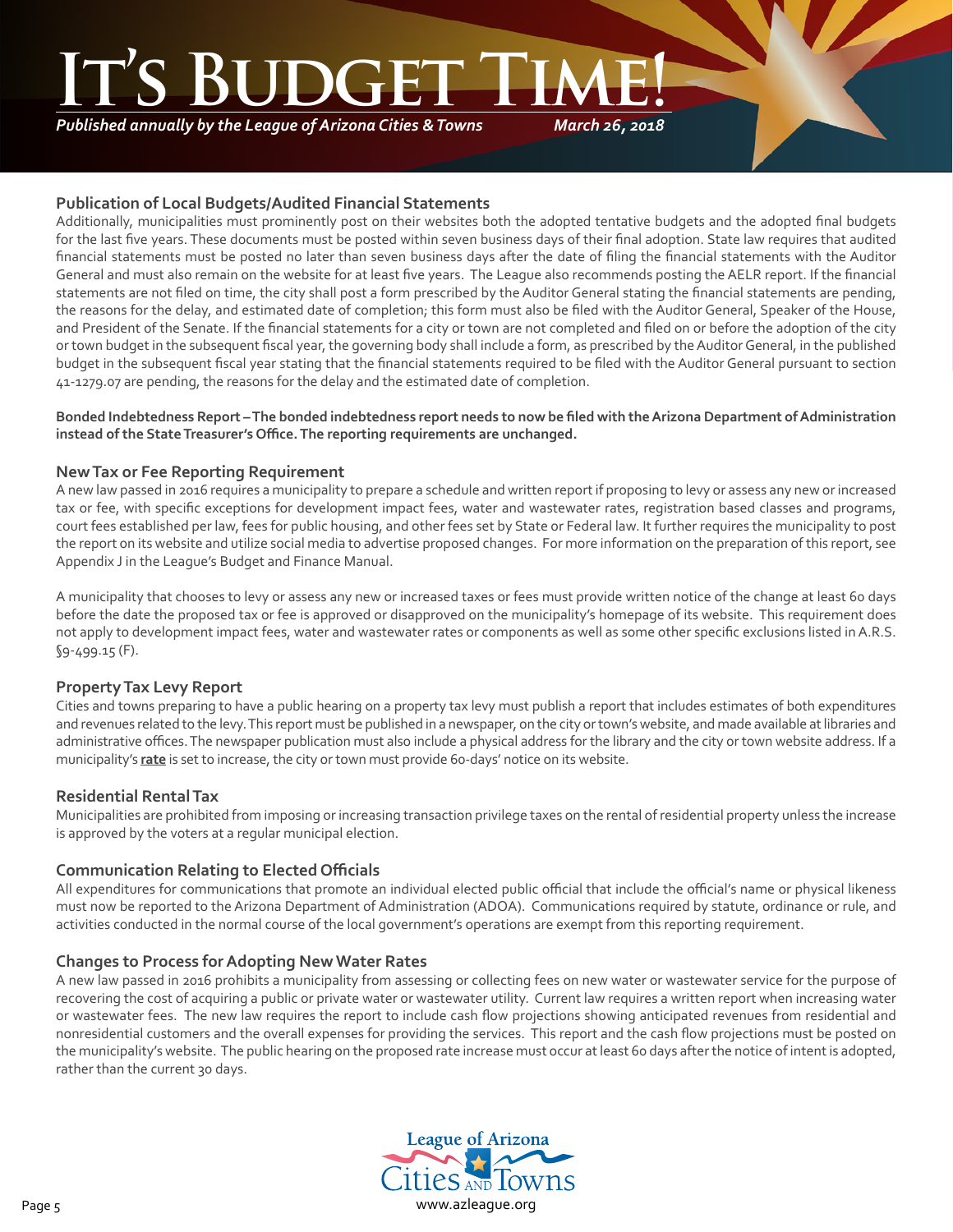*Published annually by the League of Arizona Cities & Towns*

*March 26, 2018*

## **Informational Pamphlet Required for Bond Elections**

Current law requires that an informational pamphlet be issued in connection with bond elections. The pamphlet must provide examples of how the bond will impact the taxes for a \$250,000 home, a \$1 million commercial property and on agricultural property valued at \$100,000. This would also include a publicity pamphlet for the establishment of a new primary property tax levy.

## **Municipal Improvement Districts Reserve Fund**

Cities and towns may create reserve funds to be used for municipal improvement districts financing using the proceeds of special assessment lien bonds. For questions relating to this new fund, please contact your financial advisor.

# **The Uniform Expenditure Reporting System (UERS)**

The UERS report must be filed by all cities and towns no later than nine months after the end of the fiscal year. This requirement applies even if you have adopted an alternative to the state imposed expenditure limitation. The UERS report actually consists of three reports: (1) an annual expenditure limitation report; (2) a financial statement (performed when audits are done) and (3) a reconciliation report (reconciling total expenditures reported in the expenditure limitation report to total expenditures reported in the financial statement). Figures used in these reports are to be audited figures. **Since the deadline to file was lengthened to nine months, the Auditor General's Office is no longer authorized to grant extensions.** The League is recommending the posting of the UERS report along with the Audited Financial statements. **Also, the statutes require that each city and town provide the Auditor General with the name of the chief fiscal officer of the community by July 31 of each year. The chief fiscal officer is responsible for filing the UERS report.**

## **Expenditure Limit and UERS Dates**

| <b>DATE</b><br>February 1 | <b>EVENT</b><br>Economic Estimates Commission (EEC) notifies cities and towns of their estimated expenditure limitation. |
|---------------------------|--------------------------------------------------------------------------------------------------------------------------|
| March วฺ1                 | Reports required by UERS must be submitted to the Auditor General.                                                       |
| April 1                   | EEC determines the actual expenditure limitation for the coming fiscal year and notifies the city or town.               |
| July 31                   | Provide name of chief fiscal officer to the Auditor General                                                              |

## **Bonded Indebtedness Report**

Cities and towns will now file their bonded indebtedness report with the Arizona Department of Administration instead of the State Treasurer's Office. The reporting requirements are unchanged.

### **WIFA**

٦

The Water Infrastructure Finance Authority (WIFA) is charged with helping communities develop necessary water and wastewater infrastructure. For information on programs offered by WIFA please contact Melanie Ford at mford@azwifa.gov or (602) 364-1321.

## **Budget Forms**

The Auditor General's office has budget forms posted to their website. For budget form questions, please contact Megan Smith at (602)553-0333 or asd@azauditor.gov. **(The Auditor General's Office has informed us that it is not necessary for you to send in a copy of your budgets to their office.)** Note: Prompt attention should be given to the accurate completion of the forms due to state law that requires the forms to be posted on a municipality's website .

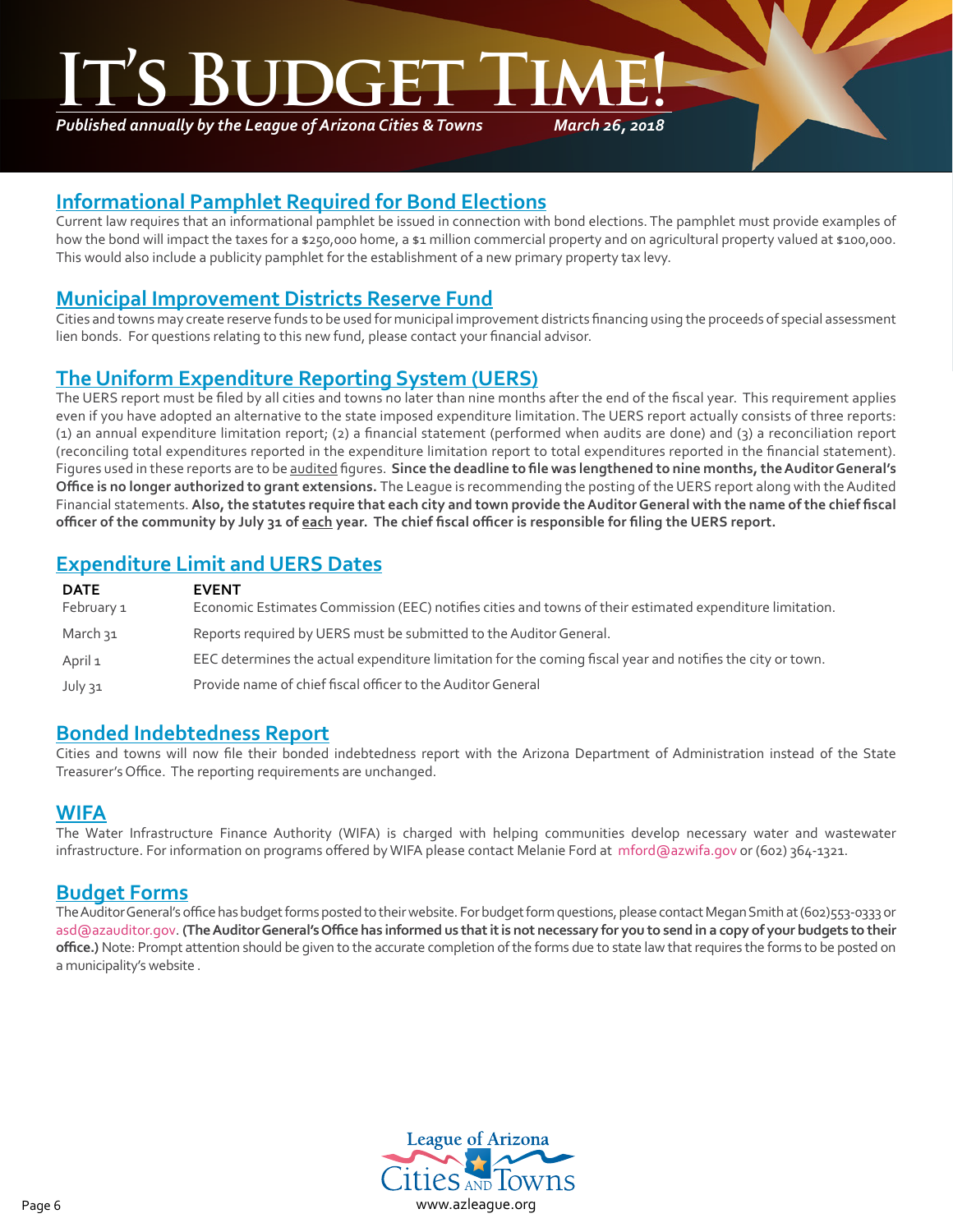# **ITE'**

*Published annually by the League of Arizona Cities & Towns*

*March 26, 2018*

## **Public Deposits and Pooled Collateral**

The Statewide Collateral Pool Administrator has been placed in the Office of the State Treasurer. The Administrator has the responsibility to prescribe and enforce policies that fix the terms and conditions under which uninsured public deposits must be secured by collateral. Uninsured public deposits required to be secured by collateral must be deposited in an eligible depository; however, the City of Phoenix, with a written notice to the Administrator, is exempt because it is a chartered city with a population of over a million people. An eligible depository is prohibited from accepting any public deposit without the required collateral being deposited with a qualified escrow agent or the Administrator. The required collateral must be 102 percent of public deposits, less any applicable deposit insurance, and must be valued at current market value.

The legislation also established procedures for payment of losses and civil penalties for noncompliance. The Administrator is required to annually assess a fee on every eligible depository. The list of acceptable collateral that an eligible depository of uninsured public monies is required to deliver is expanded to include letters of credit issued by a federal home loan bank that have been delivered to the Administrator and meet other specified requirements.

## **Social Security Rates**

٦

Contributions to Social Security are divided into two segments - old age and survivor benefits, and Medicare. The current contribution rate for the first segment is 6.2% for employees and 6.2% for employers, on the first \$128,400 of salary. The contribution rate for the second segment is 1.45% and there is no maximum salary threshold. These rates are current through calendar year 2018.

## **ASRS Contribution Rate**

For those of you in the state retirement system, the contribution rate for FY '19 is a 50/50 split: Employees must contribute 11.64% for retirement and 0.16% for long-term disability; and employers contribute 11.64% and 0.16%, respectively.

Additionally, state law requires ASRS to administer an Alternate Contribution Rate (ACR) to ASRS participating employers that employ ASRS retirees who return to work. The law requires that an ACR be charged to and paid for by the employer, which applies to all ASRS retirees who return to work for an ASRS employer regardless of early or normal retirement status, and regardless of the number of hours worked in a pay period. For Fiscal Year 2018-19 beginning July 1, 2018, the ACR will be 10.53%.

## **PSPRS Contribution Rate**

Employer contribution rates for FY18 can be found on page A-2 of each individual valuation available on the PSPRS website [\(https://members2.](https://members2.psprs.com/Estimators/actuarials.aspx) [psprs.com/Estimators/actuarials.aspx\)](https://members2.psprs.com/Estimators/actuarials.aspx). Following the court's decision in *Hall v. EORP* in June 2017 and the PSPRS Boards decision not to further pursue litigation and give the *Parker v. PSPRS* the same treatment from the courts, the employee contribution rate will remain at 11.65% for Tiers 1 and 2.

Employee and employer contribution rates for Tier 3 employees, those who began employment after July 1, 2017, are updated on an annual basis and can be found on page A-3 of your individual actuarial valuation.

If a retired PSPRS member returns to work in a PSPRS covered position, the employer is required to pay an alternate contribution rate (ACR). Starting with this fiscal year, the ACR is based on your individual rates and can also be found on page A-2 of your valuation. The ACR will be determined annually by the actuary and will cover the unfunded liability portion of the total contribution, except that the ACR will have an 8% minimum contribution.

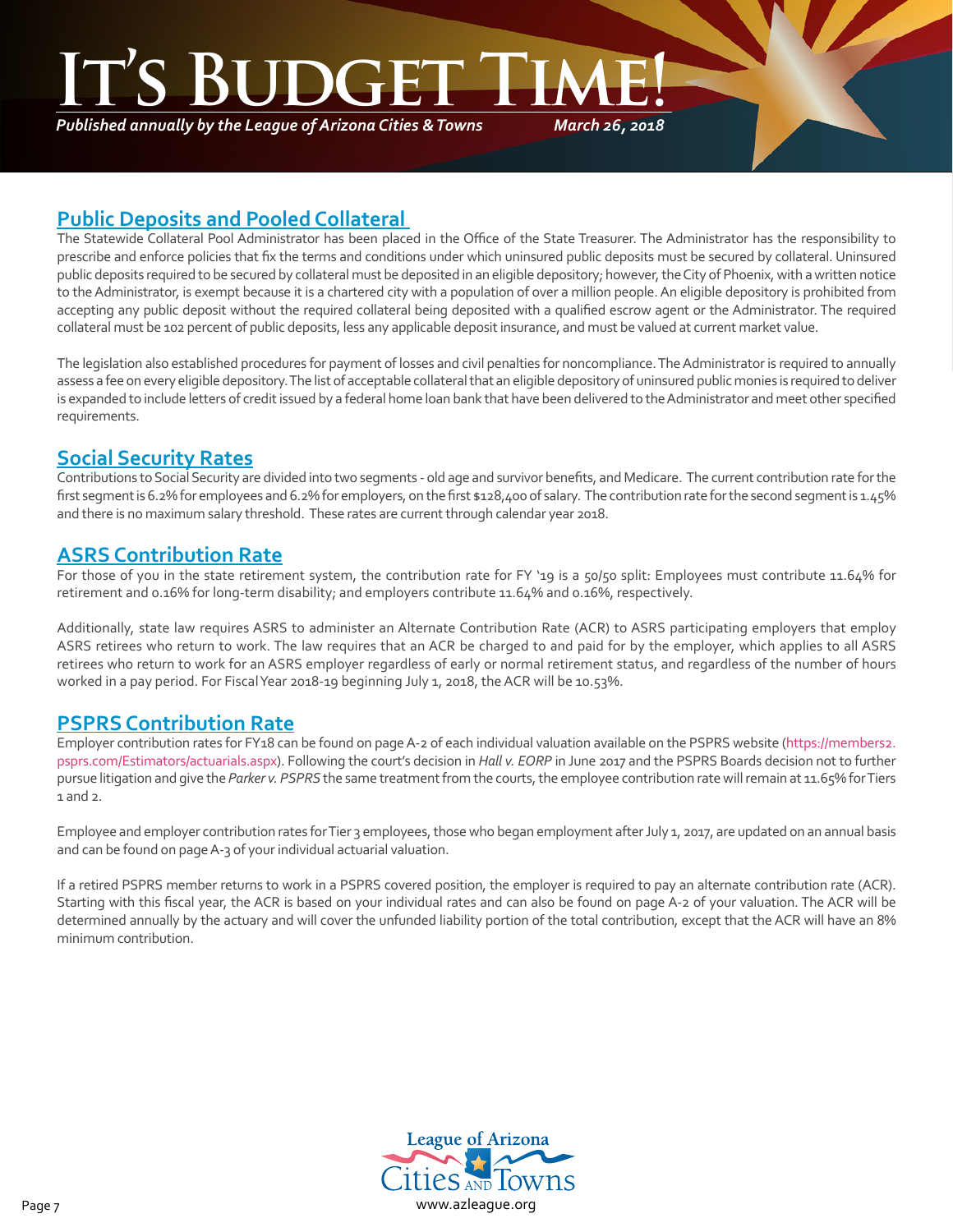*March 26, 2018* **It's Budget Time!**

*Published annually by the League of Arizona Cities & Towns*

## **Consumer Price Index**

٦

In preparing your budget it may be useful to compare previously budgeted items with the ones anticipated for the upcoming fiscal year. To aid you in doing this, listed below is the consumer price index for the United States West area. The index is published by the United States Department of Labor, Bureau of Labor Statistics.

Using the index will allow you to compare budget items from previous years by adjusting for inflation. To convert any amount from a prior year to FY 17-18 dollars simply multiply the amount by the FY 18 factor for that year. For example, to convert a \$10 purchase made in FY 08-09 into FY 17-18 dollars you would multiply \$10 by the FY 18 factor for FY 08-09, which is 1.16, giving you a cost of \$11.60.

| $(1982 - 84 = 100)$ |                            |                    |  |  |
|---------------------|----------------------------|--------------------|--|--|
| <b>Fiscal Year</b>  | <b>Index for all Items</b> | <b>FY14 Factor</b> |  |  |
| FY 08-09            | 219.6                      | 1.13               |  |  |
| FY 09-10            | 218.8                      | 1.13               |  |  |
| FY 10-11            | 221.2                      | 1.12               |  |  |
| FY 11-12            | 227.5                      | 1.09               |  |  |
| FY 12-13            | 232.4                      | 1.07               |  |  |
| FY 13-14            | 235.8                      | 1.05               |  |  |
| FY 14-15            | 240.2                      | 1.03               |  |  |
| FY 15-16            | 243.0                      | 1.02               |  |  |
| FY 16-17            | 247.7                      | 1.00               |  |  |
| FY 17-18            | 254.7                      |                    |  |  |

I hope the information in this report will be of use to you in the preparation of your budget. If you have any questions or if I can be of assistance, please give me a call.

Tom Belshe, Deputy Director (602) 258-5786 [tbelshe@azleague.org](mailto:tbelshe@azleague.org)

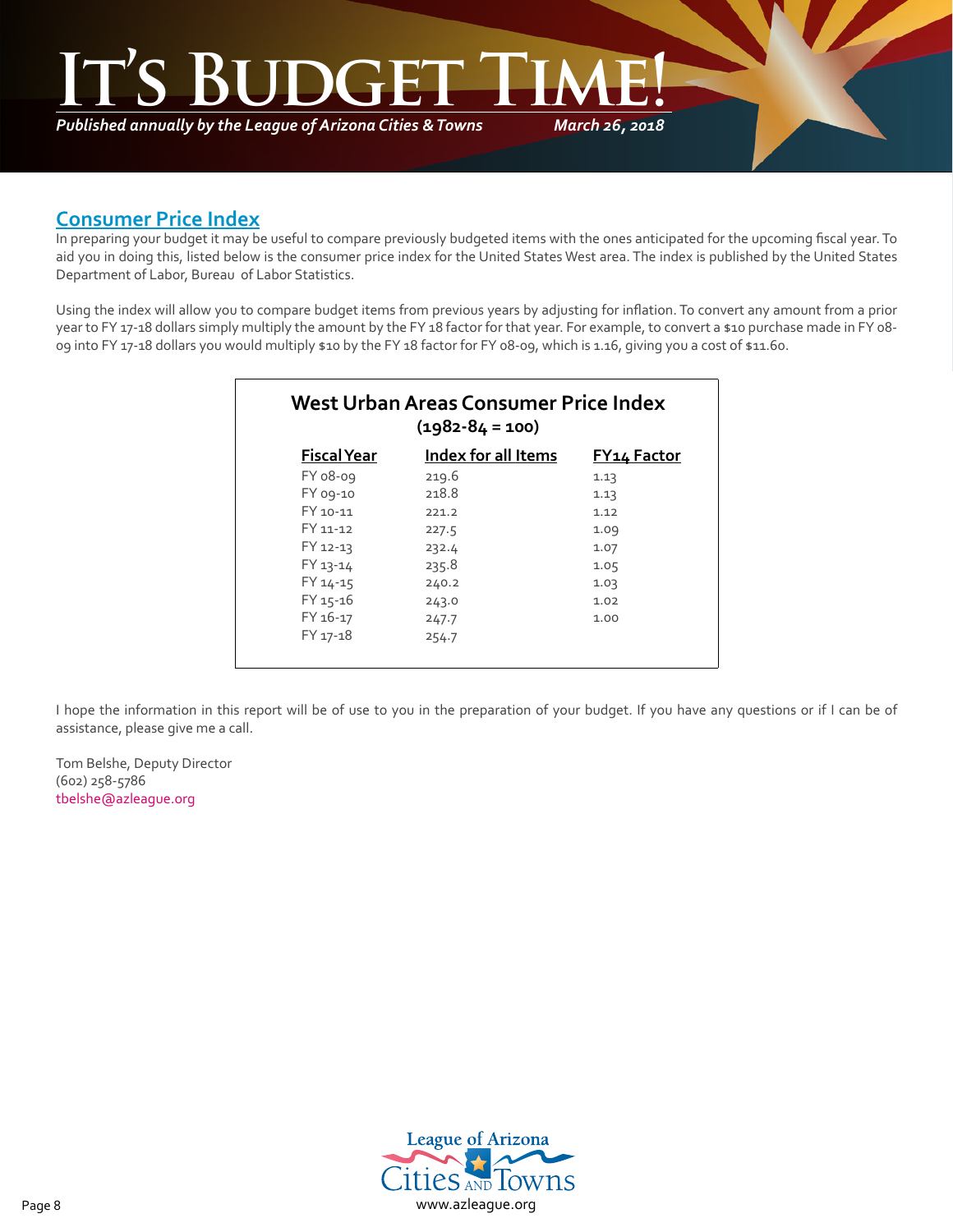*Published annually by the League of Arizona Cities & Towns*

*March 26, 2018*

## **2018-2019 Budget Calendar**

| <b>ACTION</b> |                                                                                                                                                                                                                                                                                              | <b>Deadline for</b><br>FY 2018-2019                          | <b>Earliest Date</b><br>FY 2018-2019 |  |
|---------------|----------------------------------------------------------------------------------------------------------------------------------------------------------------------------------------------------------------------------------------------------------------------------------------------|--------------------------------------------------------------|--------------------------------------|--|
| 1.            | Compile pertinent budget information.                                                                                                                                                                                                                                                        | None                                                         | None                                 |  |
| 2.            | Distribute budget instructions, information and work sheets to department heads. (A general meeting<br>with department heads could be held at this time if desired.)                                                                                                                         | None                                                         | None                                 |  |
| 3.            | Complete compilation of the forthcoming fiscal year's revenue estimates including debt service<br>requirements, etc.                                                                                                                                                                         | None                                                         | None                                 |  |
| 4.            | Submit departmental budget estimates to appropriate reviewing official or office. Review of<br>departmental budgets and revenue estimates by appropriate reviewing official or office. (An<br>individual hearing with each department head may be held in conjunction with the review step.) | None                                                         | None                                 |  |
| 5.            | Make approved changes and prepare summary of tentative budget.                                                                                                                                                                                                                               | None                                                         | None                                 |  |
| 6.            | Begin preparation of proposed budget.                                                                                                                                                                                                                                                        | None                                                         | None                                 |  |
| 7.            | Receive from the county assessor certified property values necessary to calculate the property<br>tax levy limit and the final levy limit worksheet. (A.R.S. 42-17052)                                                                                                                       | On or before February 10 of the<br>tax year.                 | None                                 |  |
| 8.            | Notify the Property Tax Oversight Commission as to agreement or disagreement with the property<br>tax levy limit. (A.R.S. 42-17054)                                                                                                                                                          | Within 10 days of receiving<br>information in no. 7 (above). | None                                 |  |
| 9.            | Make the property values provided by the county assessor available for public inspection. (A.R.S.<br>42-17055)                                                                                                                                                                               | On or before February 15 of the<br>tax year.                 | None                                 |  |
| 10.           | Deliver proposed budget to city council for review.                                                                                                                                                                                                                                          | None                                                         | None                                 |  |
| 11.           | Post notice on the city/town website that council will consider an increase in the property tax<br>rate on the date of the property tax levy hearing. (A.R.S. 9-499.15)                                                                                                                      | June 21 or 60 days before<br>adoption of tax levy.           | None                                 |  |
| 12.           | Submit information on involuntary tort judgments and appropriate documentation to the Property<br>Tax Oversight Commission for consideration. (A.A.C. 15-12-202)                                                                                                                             | July 2                                                       | None                                 |  |
| 13.           | Adopt tentative budget. (A.R.S. 42-17101)***                                                                                                                                                                                                                                                 | July 16                                                      | None                                 |  |
| 14.           | Post entire tentative budget (Schedules A-G) on website and keep it posted for at least 60<br>months. (A.R.S. 42-17105)                                                                                                                                                                      | July 25                                                      | None                                 |  |
|               | 15. Publish a summary of the tentative budget once a week for two consecutive weeks. Also in-<br>clude time and place of budget hearing and a statement indicating that the proposed budget<br>may be examined at city/town library and city/town hall. (A.R.S. 42-17103)                    | Depends upon newspaper<br>publishing date.                   | None                                 |  |
|               | 16. Publish first "Truth in Taxation" notice in a paper of general circulation in the city or town and<br>issue a press release with the same information as the published notice.* (A.R.S. 42-17107)                                                                                        | July 25                                                      | July 20                              |  |
|               | 17. Publish second "Truth in Taxation" notice in a paper of general circulation in the city or town.**<br>$(A.R.S. 42-17107)$                                                                                                                                                                | July 30                                                      | July 27                              |  |

- \* Only necessary if the proposed property tax levy, excluding amounts attributable to new construction, is greater than the amount levied by a city or town in the previous year. In lieu of publishing the notice, a city or town may mail the notice to all registered voters at least 10 days but not more than 20 days before the hearing.
- \*\* This must occur on or before the day on which the board of supervisors levies the county tax. Check with your county board of supervisors as to their deadline for receiving your levy. Dates may change to conform to their schedule.
- \*\*\* Entire tentative and final budgets (Auditor General Forms) must be posted on website within 7 business days of adoption and remain on the website for 60 months.